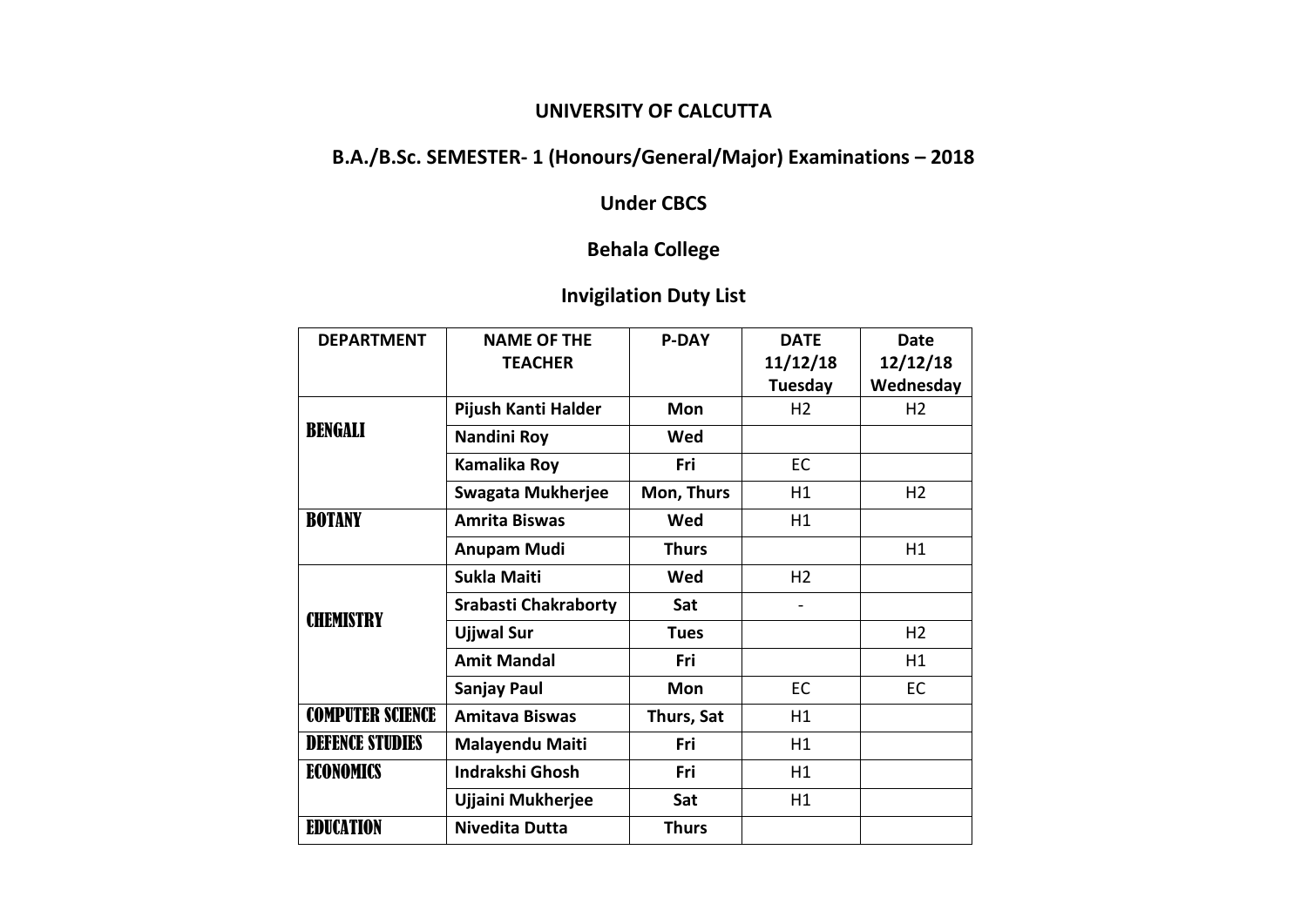|                            | <b>Sanchita Mondal</b>                 | Mon          | H1             |                |
|----------------------------|----------------------------------------|--------------|----------------|----------------|
| <b>ENGLISH</b>             | <b>Purbita Garai</b>                   | Mon          |                |                |
|                            | <b>Arijit Mukherjee</b>                | <b>Thurs</b> | EC             |                |
|                            | <b>Kusumita Datta</b>                  | Wed          | H1             |                |
| <b>ELECTRONICS</b>         | <b>Pallab Das</b>                      | Wed          | H1             |                |
|                            | <b>Sharmistha Basu</b>                 | Fri          | H1             |                |
| F00D &<br><b>NUTRITION</b> | <b>Poushalee Dutta</b>                 | Tues, Sat    | H1             |                |
| <b>GEOGRAPHY</b>           | <b>Anumita Mondal</b>                  | Wed          | H1             |                |
|                            | Supriti Bhattacharja                   | Fri          | H1             |                |
| <b>HISTORY</b>             | <b>Susanta Bhowmick</b>                | Wed          |                |                |
|                            | <b>Madhuri</b><br><b>Bhattacharjee</b> | Mon          | H1             |                |
|                            | <b>Alak Mondal</b>                     | <b>Thurs</b> | H1             |                |
| <b>JOURNALISM</b>          | <b>Shreyasi Dhar</b>                   | Thurs, Fri   |                | H <sub>2</sub> |
| <b>LIBRARIAN</b>           | <b>Abantee Chatterjee</b>              | N.A          |                |                |
|                            | <b>Protiti Mazumder</b>                | N.A.         | H1             |                |
| <b>MATHEMATICS</b>         | Snehendu<br>Chowdhury                  | Fri          | H <sub>2</sub> | H <sub>2</sub> |
|                            | <b>Mita Bhadra</b>                     | Sat          | H <sub>2</sub> |                |
|                            | <b>Umar Farooque</b><br><b>Mondal</b>  | <b>Thurs</b> | H <sub>2</sub> |                |
|                            | <b>Pratap Saha</b>                     | Mon          |                | H <sub>2</sub> |
| <b>PHILOSOPHY</b>          | <b>Madhumita Dutta</b>                 | Sat          | H1             |                |
|                            | <b>Shreya Mitra</b>                    | Fri          | H <sub>2</sub> | H <sub>2</sub> |
| <b>PHYSICAL</b>            | Sarika Khatun                          | Sat          |                | H1             |
| <b>EDUCATION</b>           | <b>Amit Bajar</b>                      | Mon          |                | H1             |
|                            | Anuradha Gupta                         | Wed          | H <sub>2</sub> |                |
|                            | Kakoli Mukherjee                       | Sat          |                | H1             |